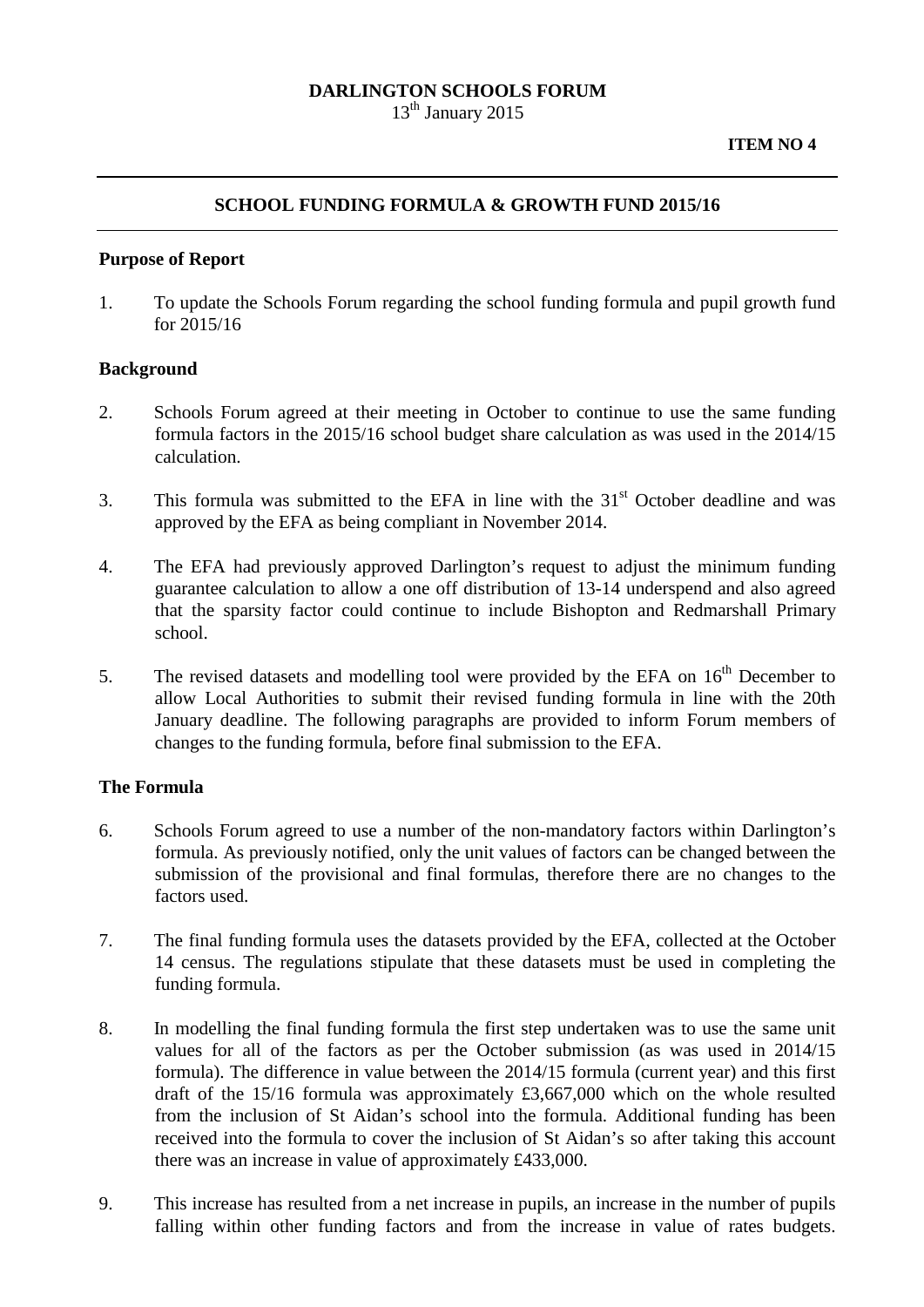Although additional funding is received through the DSG for increased pupil numbers there is no increase in funding for increases in pupils qualifying for other factors or rates increases so these must be met within the existing resources/additional per pupil funding.

- 10. The school block received an approximate £165,000 of funding for additional pupils; therefore the gap to balance the school budget was approximately £268,000. As there is no surplus funding from elsewhere within the budget (see agenda item 5) this budget shortfall needed to be bridged by reviewing the unit values within the formula.
- 11. A number of models were undertaking to find the best fit for the budget involving reducing the AWPU's (alone) and also the other unit values. Due to time shortages the modelling was not as extensive as when the new funding formula was introduced (summer 2012 & 2013), however sufficient modelling was done to produce a best fit.
- 12. Of the options modelled the best results is to reduce the AWPU for each phase by 0.6%. This reduced the primary AWPU by £14.78, Key stage 3 by £25.97 and Key stage 4 by £25.70. This produced a balanced budget
- 13. As previously agreed by Forum £963,359 of underspend brought forward from 2013/14 will be distributed through the funding formula by increasing the AWPU for all pupils by the same value. In the October provisional submission it was calculated that this would be £69.05 per pupil. Due to the increase in pupil numbers this has changed to £68.98 per pupil. Schools will therefore receive this amount of funding per pupil as a one off in their 2015/16 budget share. Appendix one details the amounts each school will receive.
- 14. As a result of the carry forward the reduction in AWPU values has been offset and the AWPU values have increased in total for primary pupils by £54.20, for Key Stage 3 by £43.01 and Key Stage 4 by £43.28.

| 15. |  |  | The following table illustrates the unit values used in the 2015/16 funding formula. |
|-----|--|--|--------------------------------------------------------------------------------------|
|-----|--|--|--------------------------------------------------------------------------------------|

| <b>Funding Factor</b>           | Formula    | Final        |
|---------------------------------|------------|--------------|
|                                 | 2014/15    | Formula      |
|                                 | £          | 2015/16 (To  |
|                                 |            | be submitted |
|                                 |            | to the EFA)  |
|                                 |            | £            |
| <b>AWPU - Primary</b>           | 2,463.82   | 2,518.02     |
| AWPU - Key Stage 3              | 4,327.96   | 4,370.97     |
| AWPU – Key Stage 4              | 4,283.03   | 4,326.31     |
| Deprivation - FSM - Primary     | 809.25     | 809.25       |
| Deprivation - FSM - Secondary   | 996.03     | 996.03       |
| Deprivation – IDACI - Primary   | 690.42     | 690.42       |
| Deprivation – IDACI – Secondary | 556.39     | 556.39       |
| Looked After Children           | 866.00     | 866.00       |
| <b>EAL</b> - Primary            | 277.00     | 277.00       |
| <b>EAL</b> - Secondary          | 240.80     | 240.80       |
| Prior Attainment – Primary      | 756.81     | 756.81       |
| Prior Attainment – Secondary    | 35.81      | 35.81        |
| Lump Sum                        | 175,000.00 | 175,000.00   |
| Sparsity                        | 35,000.00  | 35,000.00    |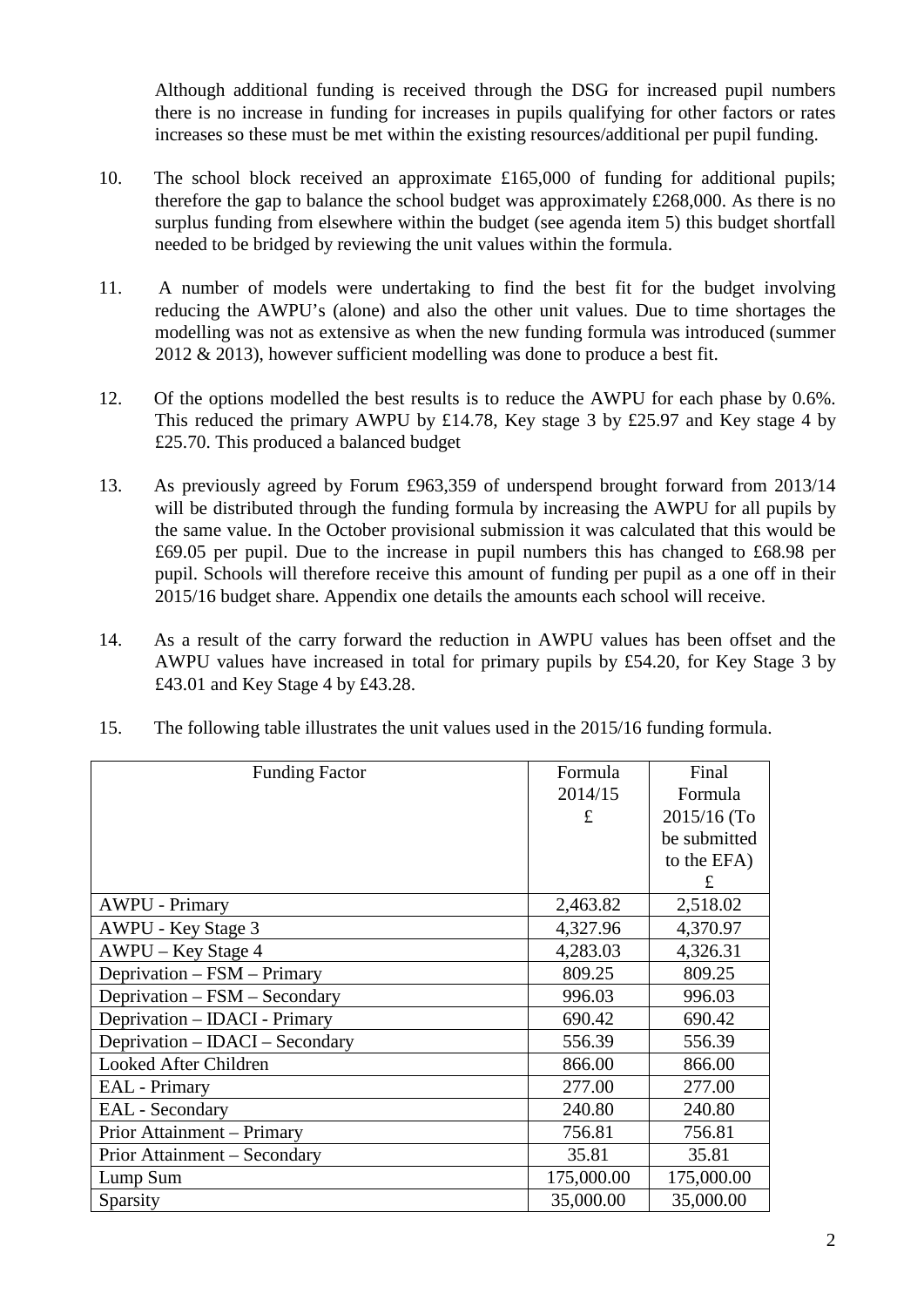- 16. The increase in AWPU values has resulted in an additional £457,000 being invested in primary school and £239,000 in secondary school budget shares.
- 17. In 2015/16 no school will have a per pupil decrease of more than 1.5% in line with the minimum funding guarantee. Likewise gains have been capped at 1.5% (the maximum cap allowable in line with the MFG funding) in 2015/16 therefore no schools budget will increase by more than this in 2015/16.
- 18. Appendix one details each schools budget share for 2015/16. Some schools budget position will have changed under the 2015/16 formula from the amount received in 2014/15. The reasons for this are a school may have had
	- a. An increase/decrease in pupil numbers
	- b. An increase/decrease in the number of pupils in one of the funding factors (e.g. deprivation etc.)
	- c. The school was receiving minimum funding protection in 14/15 which will have moved one extra year
	- d. The school was having their budget capped in 14/15 which will have moved on one extra year
- 19. The figures are presented in appendix one are the final budget shares for 2015/16, although Forum should be aware that the figures may change slightly for any final "tweaks" that are required when submitting to the EFA and pending approval by the EFA.

# **Growth Fund**

- 20. The EFA allows the Local Authority to top slice DSG to create a growth fund to support schools which are required to provide extra places in order to meet basic need within the authority. The criteria for the creation of this growth fund stipulates that "the growth fund may not be used to support schools in financial difficulty or general growth due to popularity".
- 21. In line with the EFA criteria, it is proposed that the growth fund operate in 2015/16 in exactly the same manner as agreed for 2014/15. The criteria for accessing the fund will be as follows,
	- Schools/Academies will only be able access the fund where they have had an increase in their PAN at the request of the local authority to meet a lack of available space in the local area as part of the planned changes covered in the SOP.
	- The actual funding allocated to a school will be based on the **actual** number of increased places on roll, not based on the increase in the PAN.
	- The actual numbers will be the number of pupils on the roll at the start of the Autumn term in comparison to the number of pupils funded in the individual school budget share (i.e. the last October census).
	- The amount to be funded per a pupil will be based on the "Basic Entitlement Funding" (AWPU) for the age group of the pupil.